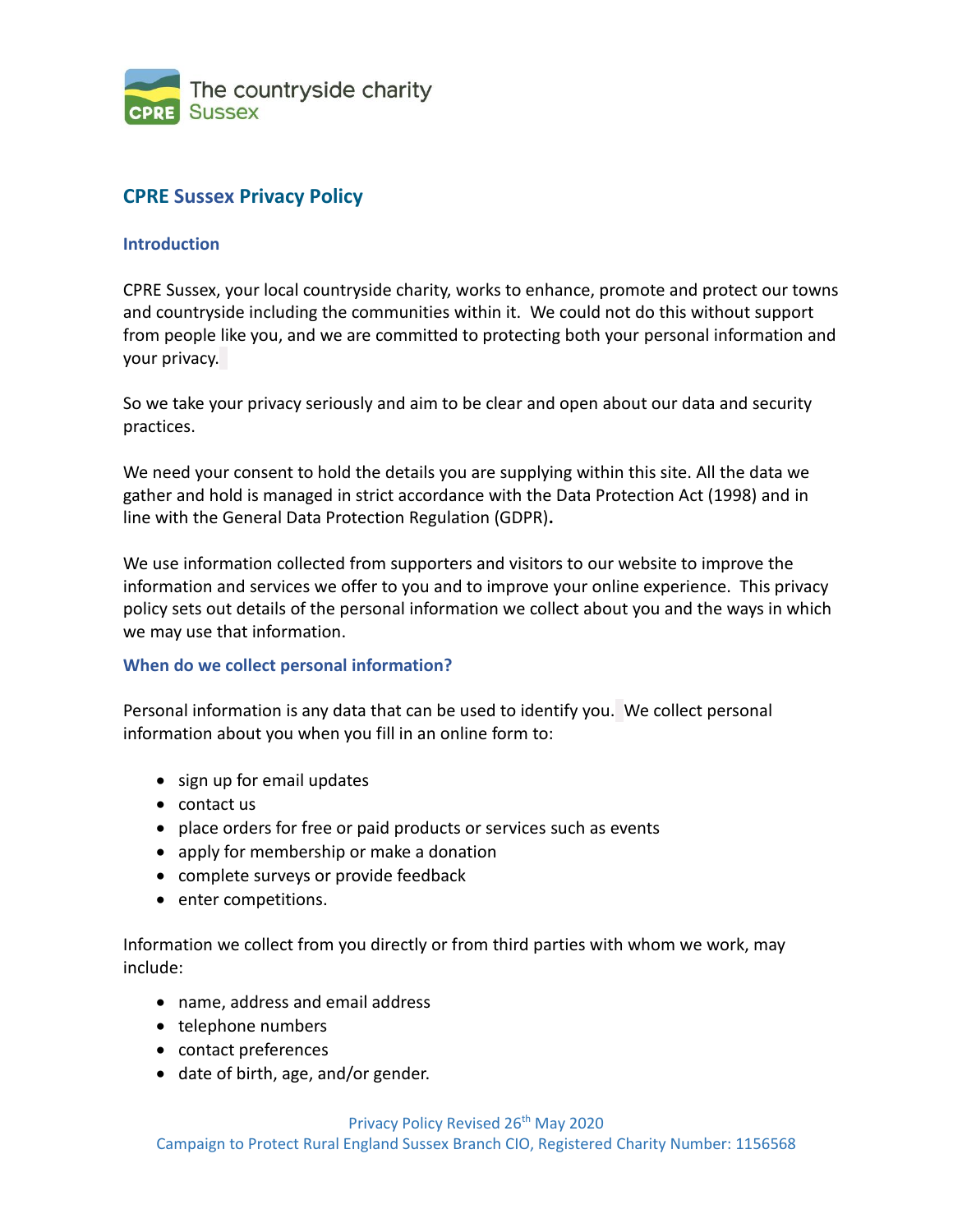

We do not use cookies to collect this type of information.

We may also collect and process information about your dealings with us, including details about our contacts with you through email, text, post, on the phone or in person. This might include the date, time and method of contact, details about donations you make to us, events or activities that you register for or attend or any request for support.

We may collect and record other relevant information you share with us about yourself, such as your interests or your affiliations with other charities, community or campaign groups, or your local councils.

The data for our E-newsletter is stored on Mailchimp and held in accordance with their [Privacy](https://mailchimp.com/legal/privacy/)  [Policy](https://mailchimp.com/legal/privacy/) and [Terms.](https://mailchimp.com/legal/terms/)

### **What may your personal information be used for?**

Campaigning for a beautiful, thriving countryside is something we cannot do without the help of people who share our passion. Raising funds, running campaigns and involving as wide a range of people as we can in our activities is hugely important to us.

If you are a CPRE member or supporter, we may use your personal information to:

- inform you of our work and the different ways in which you can help
- ask you to support a specific CPRE activity, campaign or make a donation
- set up or renew your membership
- send you publications such as the Sussex Review
- inform you about CPRE Sussex events provided that you choose to receive this information
- assess and develop future CPRE Sussex services, events and activities.

When we use your information, we will consider if it is fair and balanced to do so and if it is within your reasonable expectations. We will balance your rights and our legitimate interests to ensure that we use your personal information in ways that are not unduly intrusive or unfair in other ways.

If you are a CPRE member or supporter, you may at any time change your mind about receiving information from us. If you initially chose to receive such information, and subsequently decide that you no longer wish to receive information about CPRE Sussex, you can notify us by email: [info@cpresussex.org.uk.](mailto:info@cpresussex.org.uk)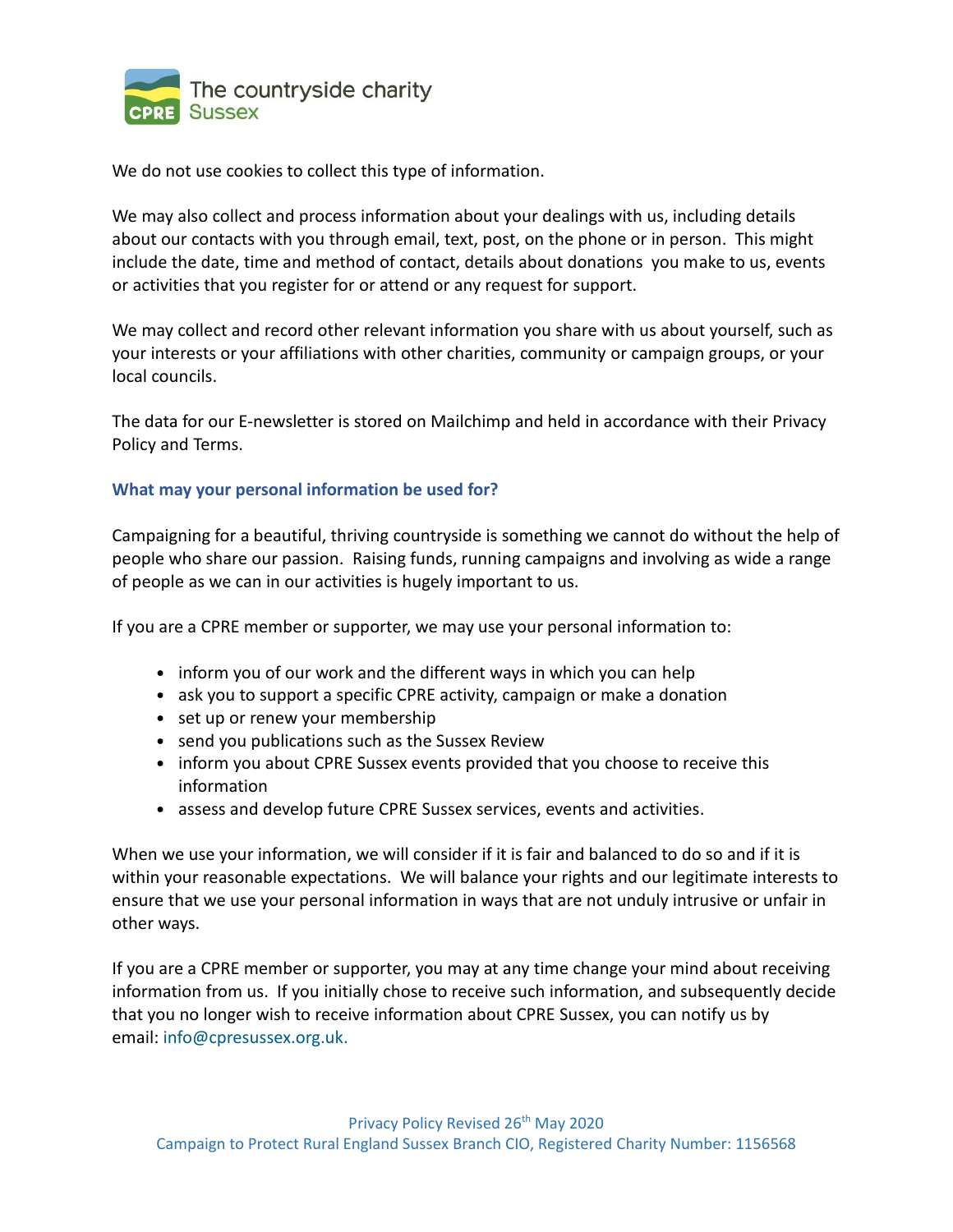

### **Use of Cookies**

A "cookie" is a piece of information, like a tag, which some websites create on your PC. Our cookies allocate each user of this website with a random number.

This procedure does not entail the collection of any personal information. Our cookies will not be used to analyse your visits to other websites or track any internet searches you may undertake whilst on this website.

A full policy on how we use cookies on our website is set out at [www.cpresussex.org.uk.](http://www.cpresussex.org.uk/)

### **What if I do not want to accept cookies?**

Your browser lets you choose whether to accept, not to accept or to be warned before accepting cookies.

### **Third Party Sites**

Our privacy policy does not apply to third party sites that you may access from this website. We recommend you familiarise yourself with the applicable privacy policy before entering any personal information on a third party site.

### **Data Sharing Within CPRE Network**

When you become a member of CPRE, you join both the national charity and the Sussex branch. The national charity shares your data with us so we can keep you informed of local news and events and invite you to our Annual General Meeting. We will inform the national charity of any changes to your data as you inform us. They in turn will keep you up to date with national news, events and to invite you to their Annual General Meeting. You can choose not to receive certain communications from the national charity at any time by contacting the Data Protection Lead on **[supportercare@cpre.org.uk](mailto:supportercare@cpre.org.uk)** or call 020 7981 2870.

This policy applies to only your interactions with the CPRE national charity and our branch.

### **Data Sharing with Third Parties**

We do not share, sell or swap your information with other organisations for their own marketing purpose.

There are a number of legitimate situations where we may share your information with third parties whom we have contracted to fulfil specific services for us. This will include organisations such as mail fulfilment houses and email broadcasters who send out our marketing materials on our behalf. In all of these arrangements we set up a written contractual agreement that will ensure that those organisations can only use data provided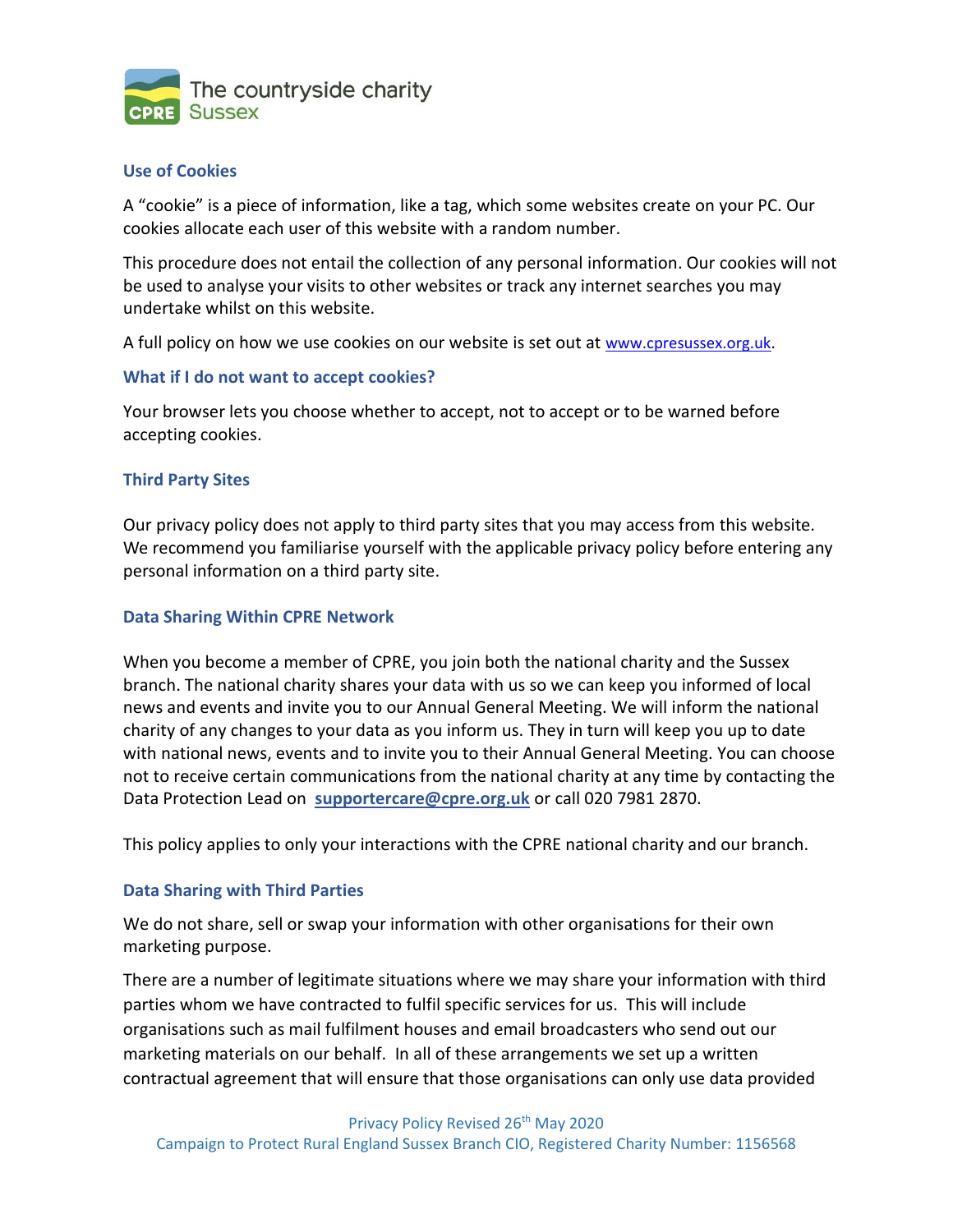

for the specific purposes we direct them to do, and that they have in place strict security requirements in order to protect your personal information.

We may disclose your personal information if we are requested or required to do so by a regulator or law enforcement agency or to enforce or apply our rights (including in relation to our website or other applicable terms and conditions) or to protect CPRE Sussex, for example in cases of suspected fraud or defamation, or to comply with any other applicable legal obligation.

## **Security**

We take great care to ensure that our websites operate at the highest security levels and that our suppliers are committed to best practice in digital security. All personal information and financial data is encrypted in transmission. However, the security of data transmission via the internet can never be 100% guaranteed, and data transmission is at your own risk.

# **How long do we keep information?**

We do not keep your information for longer than necessary. We remove personal data from our systems in line with our data retention policy. The length of time each category of data will be retained will vary on ow long we need to process it, the reason it is collected and in line with any statutory requirements.

When that point is reached, the data will either be deleted or rendered anonymous. In certain specific situations, for example where a supporter has kindly pledged a legacy to CPRE Sussex in their will, we will maintain their details up to the time when we need to carry out the legacy administration and communicate effectively with their family.

A full list of retention periods we use is set out at the end of this Policy.

## **Access to Your Information**

You have the right to request a copy of the information that we hold about you. If you would like a copy of some or all of your personal information, you can:

- email [info@cpresussex.org.uk](mailto:info@cpresussex.org.uk) for the attention of the Data Protection Lead
- write to the Data Protection Lead at CPRE Sussex, Brownings Farm, Blackboys, East Sussex TN22 5HG.

We will not charge you for this service unless the request is according to the law 'manifestly unfounded or excessive or repetitive'.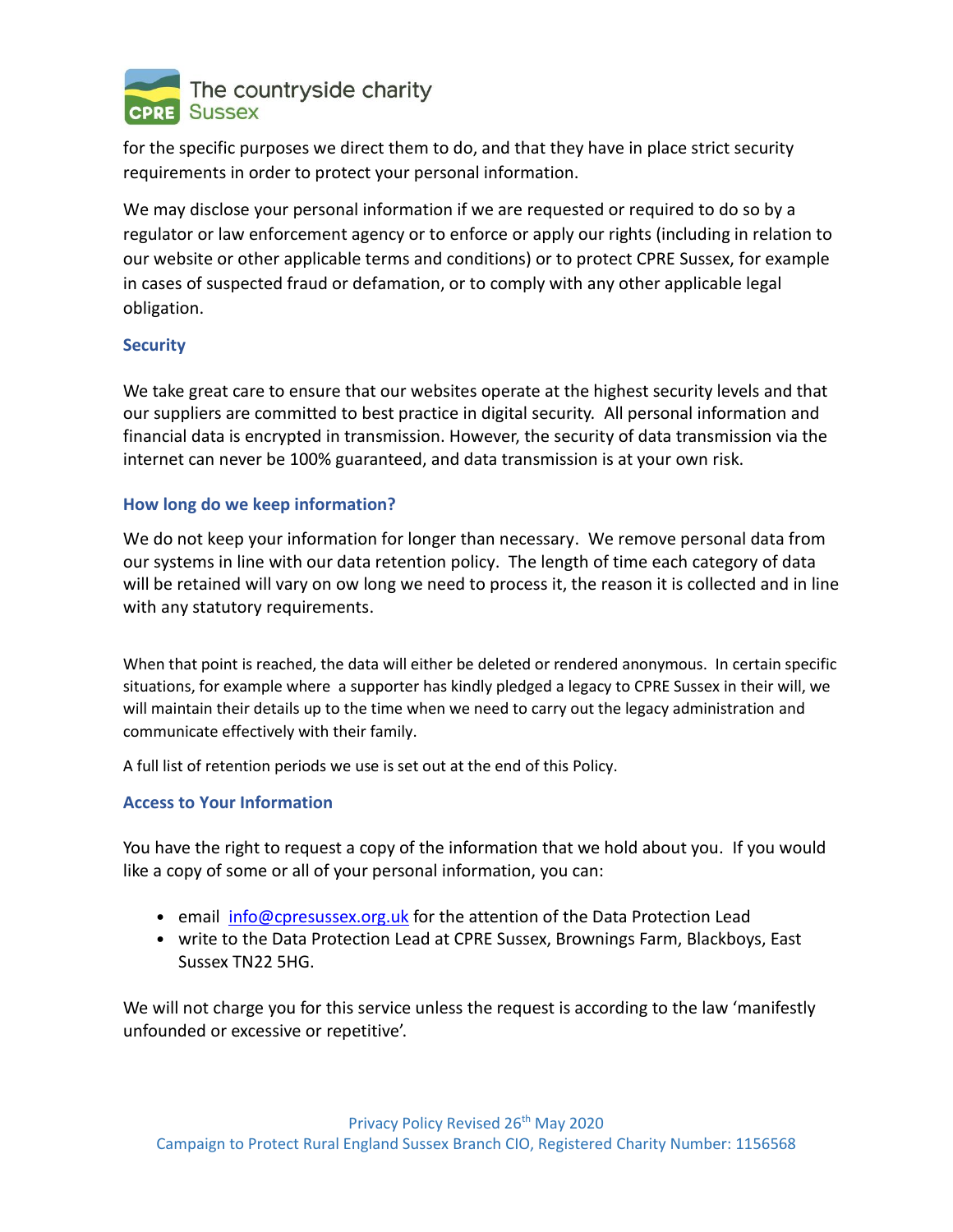

## **Keeping Your Information Up to date**

We want to make sure that any personal information we hold about you is accurate and up to date. Please [contact us](https://www.ncvo.org.uk/contact-us) at [info@cpresussex.org.uk](mailto:info@cpresussex.org.uk) to correct or remove information you think is inaccurate.

### **Your Rights**

Data protection regulations give you clear rights over how your data is used by us. You can find out more detail about your rights by visiting the Information Commissioner's Office (ICO) website's section on [individual rights.](https://ico.org.uk/for-organisations/guide-to-the-general-data-protection-regulation-gdpr/individual-rights) The ICO regulates and enforces data protection law in the UK.

The ICO contacts details are:

Information Commissioner's Office, Wycliffe House, Water Lane, Wilmslow, Cheshire SK9 5AF Tel: 0303 123 1113 (local rate) or 01652 545 745 (if you prefer to use a national rate) Registration Number for CPRE Sussex: Z7953168.

### **How to Find Out More or Make a Complaint**

To make a formal complaint about CPRE Sussex's approach to data protection or your privacy rights, please contact the Data Protection Lead, CPRE Sussex, Brownings Farm, Blackboys, East Sussex TN22 5HG.

We will acknowledge your complaint within two working days and aim to provide a full response within 10 working days. If you are not happy with our response, or you believe that your data protection or privacy rights have been infringed, you can complain to the ICO.

### **Consent**

If you have chosen to 'opt-in' receiving communications from us, you give your consent to the collection, storage, processing and use of your personal information by us as described in this Privacy Policy.

### **Changes to our Privacy Policy**

We recognise the importance of privacy to our supporters and visitors and intend to remain at the forefront of industry developments in this area. We will keep this policy under review and any changes made from time to time will be posted on this website. This privacy policy was last updated on 11<sup>th</sup> May 2020.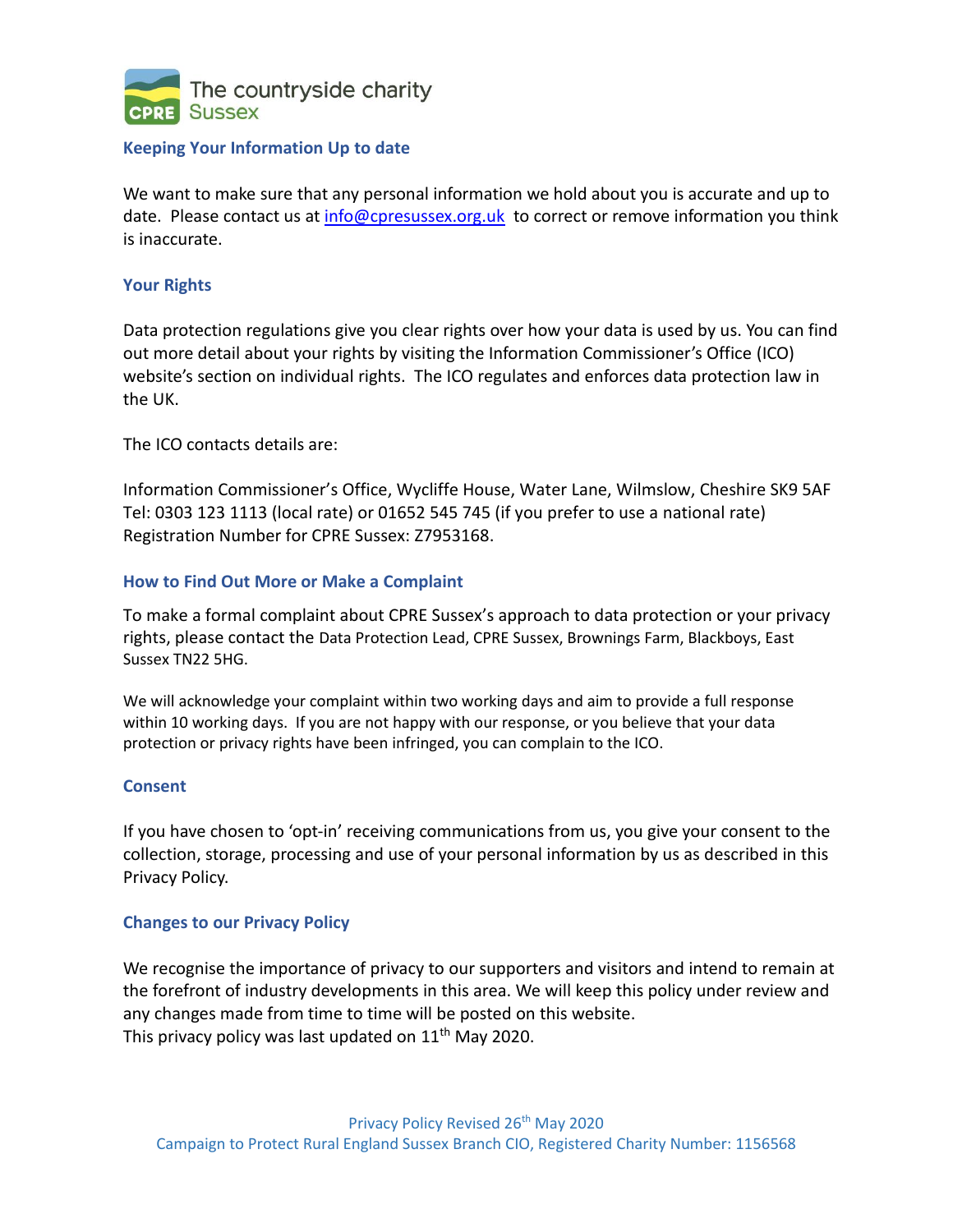

CPRE Sussex is a registered charity: number 1156568, Registered office: CPRE Sussex, Brownings Farm, Blackboys, Uckfield, E. Sussex, TN22 5HG.

# **CPRE Sussex Privacy Retention Periods**

# **How long we keep your personal information**

We will keep your information only for as long as we need it to provide you with the services or information you have required, to administer your relationship with us, to inform our research and campaigns into issues relevant to our charitable aims or the preferences of our supporters or to comply with the law. When we no longer need information, we will always dispose of it securely, using specialist companies if necessary, to do this work for us. We have an information and data retention policy, which we review regularly.

Some personal information we hold is retained to fulfil statutory obligations, for example there is an HMRC requirement to retain of Gift Aid declarations for a set period of 6 years. In these instances, the legal obligation is our lawful reason for continuing to retain the data and this cannot be overridden by an objection from you. However, for processing which we carry out on the basis of consent you have given us, you have the right to withdraw your consent to any particular usage of your data at any time.

The below summarises the reasons why we process data, what legal basis we are using, and how long we will keep information about different groups of people:

| <b>Group of People</b> | <b>Reasons for Processing</b>                                                          | How Long the Information is Kept                                                                         |
|------------------------|----------------------------------------------------------------------------------------|----------------------------------------------------------------------------------------------------------|
| Supporters/members     | To process financial<br>donations, 500 Club and<br>membership payments.                | Up to 6 years after your last<br>transaction or donation to comply with<br>our statutory obligations.    |
| Supporters/members     | To send marketing &<br>campaigns<br>communications. (would<br>this include petitions?) | We retain for 6 years in line with<br>statutory requirements.                                            |
| Supporters/members     | To send membership<br>communications.                                                  | For as long as your membership<br>subscription is active plus 6 years in<br>line with HMRC requirements. |